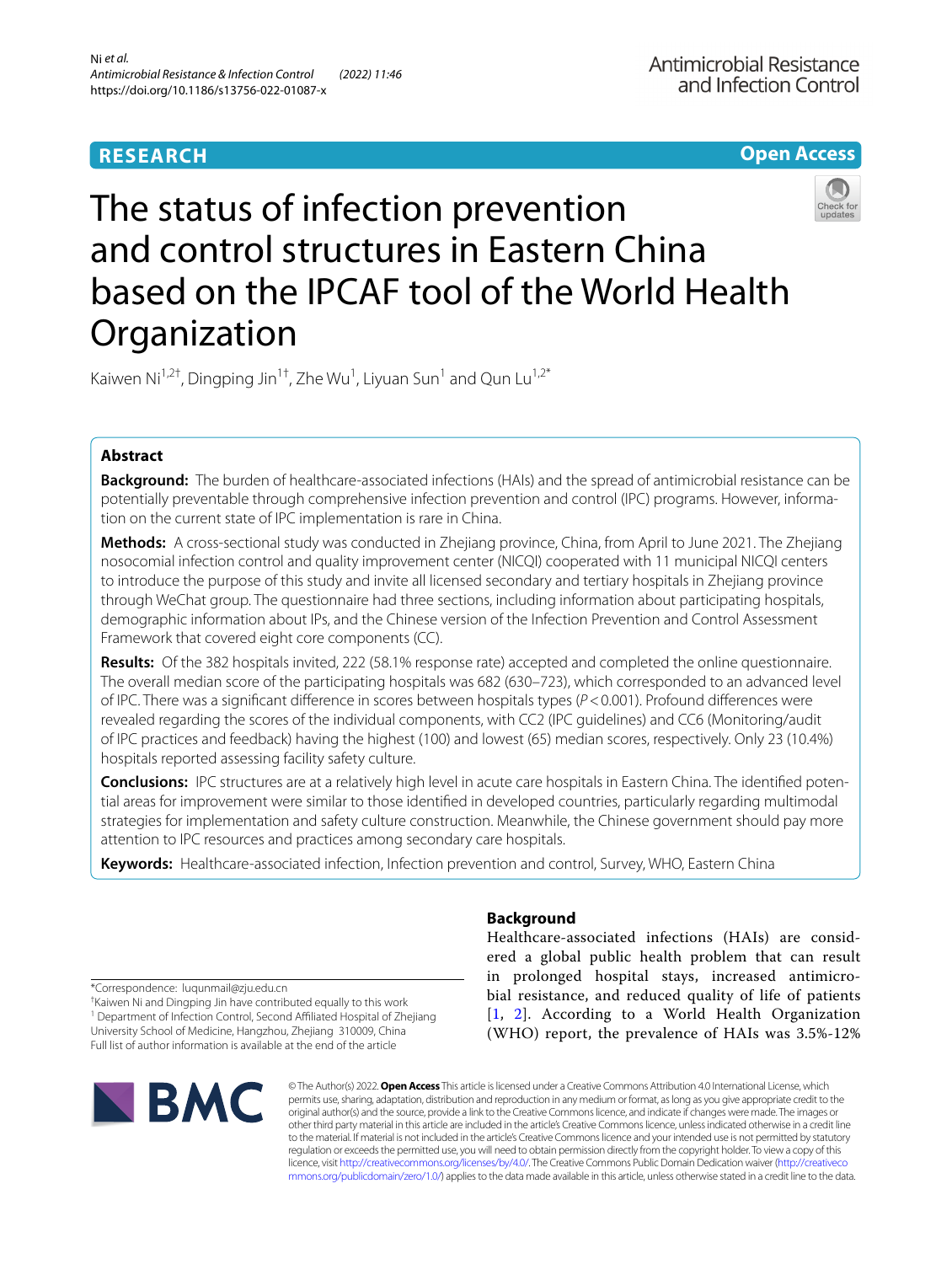in developed countries and 5.7%-19.1% in low- and middle-income countries [[3\]](#page-6-2). A recent meta-analysis study reported that the prevalence of HAIs in China was 3.12% [[4\]](#page-6-3). Infection prevention and control (IPC) reduces the burden of HAIs and the spread of antimicrobial resistance in acute care hospitals  $[5-7]$  $[5-7]$  $[5-7]$ . The importance of IPC has been amplifed by the coronavirus disease 2019 (COVID-19) pandemic. However, determining ways to assess IPC resources and practices at the national or facility level remains a challenge.

In 2018, the National Health Commission of the People's Republic of China published the "Accreditation regulation of control and prevention of healthcare associated infection in hospital", which specifes basic principles, evaluation content and IPC requirements [[8](#page-6-6)]. To support countries in their efforts to improve IPC practices, WHO released the IPC Assessment Framework (IPCAF), which is a structured questionnaire with an associated scoring system  $[9, 10]$  $[9, 10]$  $[9, 10]$ . The IPCAF contains eight core components (CC), which include IPC programme (CC1), IPC guidelines (CC2), IPC education and training (CC3), HAI surveillance (CC4), multimodal strategies for implementation of IPC interventions (CC5), monitoring/audit of IPC practices and feedback (CC6), workload, staffing and bed occupancy (CC7), built environment, materials and equipment for IPC at the facility level (CC8). Measurement is critical in the process of improving healthcare quality. IPCAF was developed to support the "baseline assessment" and "assessing impact" steps of WHO proposed IPC facility programmes. The baseline assessment is concerned with understanding the current IPC situation to guide action planning for improvement. The assessment impact is concerned with evaluating the efectiveness of activities undertaken in the context of the action plan. In recent years, IPCAF has been used to identify the strengths and weaknesses of IPC resources and practices in developed countries, demonstrating potentials for improvement, particularly in the implementation of multimodal strategies, IPC education and staffing [\[11](#page-6-9), [12](#page-6-10)].

Infection preventionists (IPs) are responsible for education, surveillance, outbreak investigation, and implementation of IPC. IPs with diverse professional backgrounds have a positive impact on infection control departments, facilitating the implementation of innovative practices and therefore improving patient outcomes [[13](#page-6-11), [14\]](#page-6-12). However, information on the current state of IPC implementation is rare, especially during the COVID-19 pandemic in China. Thus, the purpose of this study was to evaluate staffing level, IPC resources, and practices in secondary and tertiary care hospitals.

# **Methods**

# **Study design**

This cross-sectional study was conducted in Zhejiang province, China, from April to June 2021. There are 11 cities and 382 secondary and tertiary care hospitals licensed by Health Commission of Zhejiang province. In 1994, a provincial-level center for nosocomial infection control and quality improvement (NICQI) was established in Zhejiang province, and then each city established its own NICQI center in the subsequent 20 years to address topics of annual interest regarding IPC programmes and continuing education. This survey was conducted by the provincial NICQI center in collaboration with 11 municipal NICQI centers, who introduced the purpose of this study and invited all licensed secondary and tertiary hospitals through WeChat groups. The study protocol was approved by the Ethic Committee of the Second Afliated Hospital of Zhejiang University School of Medicine (No. 2021–0693).

#### **Measurement**

The questionnaire had three sections. The first section handled hospital information, such as hospital type (secondary or tertiary care), hospital size (number of hospital beds), region (where the hospital is located), independent infection control department (yes or not), and establishment date of department. The second section was used to collect demographic information about IPs in the infection control department, including age, gender, background, education level, and years of service in the infection control department. The third section involved the Chinese version of the IPCAF that covered the eight CCs. A score was assigned to each answer to a question. The maximum score per CC was 100 and the highest possible overall score was 800. An IPC level was allocated to the hospitals based on the fnal score. A score of 0 to 200 was considered inadequate, 201–400 basic, 401–600 intermediate, and 601–800 advanced.

The provincial NICQI center translated the IPCAF into Chinese. A pilot survey was conducted in fve potential participating hospitals in order to qualitatively identify question ambiguities and misunderstandings caused by translation. Along with the questionnaire, a guidance document, including study objectives, notes for flling out and terminology explanation, was also sent to all participants through WeChat groups in this study. Participants were informed that the survey was entirely voluntary and that the results were not associated with HAIs surveillance or hospital accreditation. The online questionnaire was completed by a full-time IP from the infection control department or in the absence of a fulltime staf, by the relevant professional in charge of IPC activities. This online questionnaire was designed as all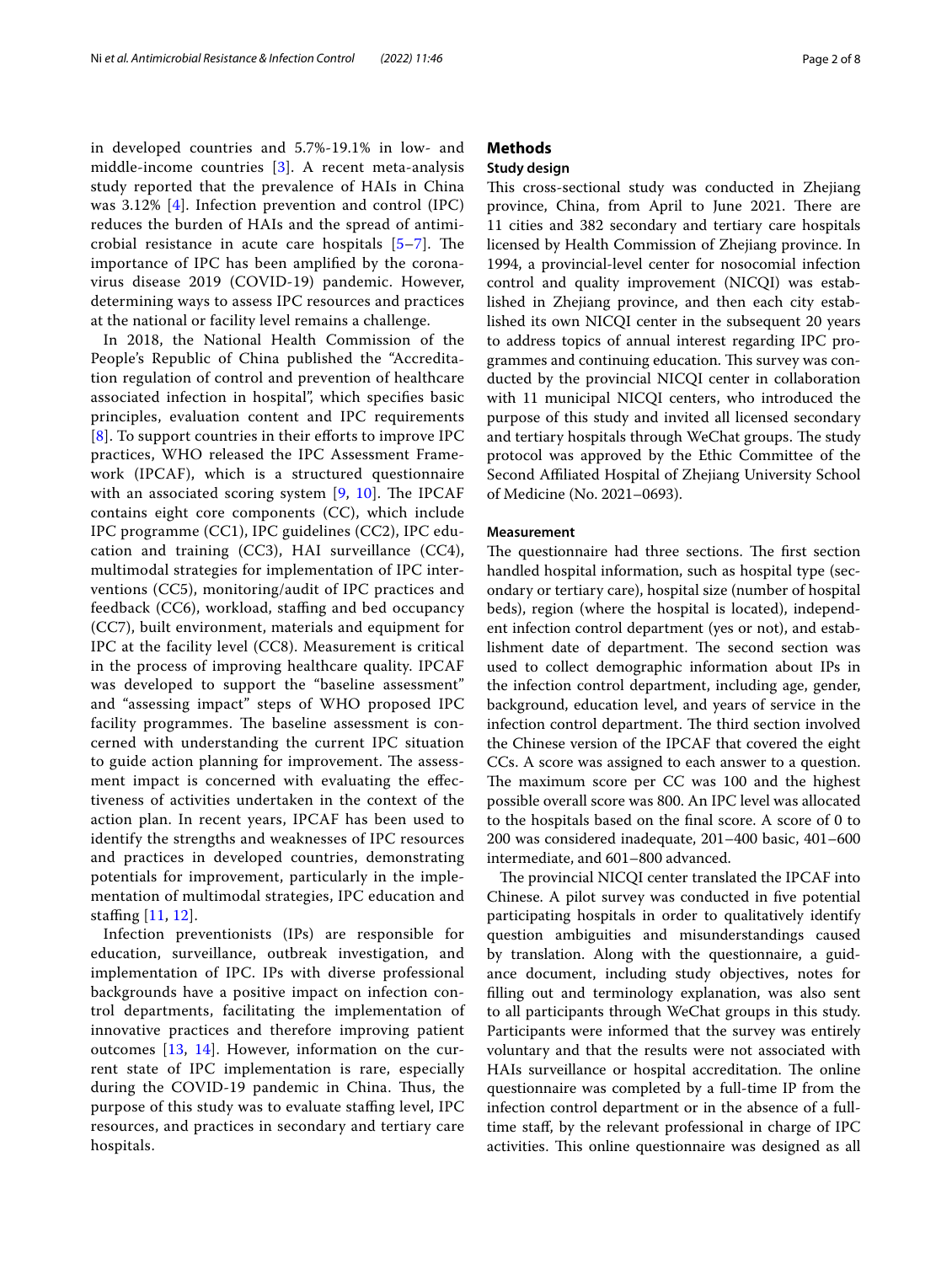mandatory questions and must be completed before submission. Any queries were addressed via telephone or in the WeChat groups.

#### **Statistical analysis**

All the data were analyzed using SPSS version 26 and STATA version 15. All results of the quantitative variables were presented as mean±standard deviation or median ( $25<sup>th</sup>$  and  $75<sup>th</sup>$ ), whereas those of the qualitative variables were presented as percentages. Chi-square test, t test, and Wilcoxon test were used as appropriate. All statistical tests were two-sided, and a *P* value <0.05 was considered statistically signifcant.

# **Results**

## **Characteristics of participating hospitals**

Of the 382 hospitals invited, 222 (58.1% response rate) accepted and completed the online questionnaire. No incomplete datasets were received. There were 125 (56.3%) secondary care hospitals and 97 (43.7%) tertiary care hospitals. Participants were classifed into four categories based on the number of hospital beds: 100–350 beds (85), 351–700 beds (65), 701–1200 (45), and more than 1200 beds (27). The majority of hospitals  $(n=211)$ had an independent IPC department, whereas 11 hospitals had IPC department structured within the nursing department or hospital administration departments. For more than 15 years, 133 (63.0%) of the 211 hospitals have an established IPC department (Table [1\)](#page-3-0). In this study, the majority of IPs were women (90.1%), with an average age of  $43.4 \pm 8.9$  years old. The average number of IPs per 100 beds was 0.5. There was no significant difference in the number of IPs per 100 beds between tertiary and secondary care hospitals  $(P=0.464)$ . The detailed results of the survey are given in Table [2](#page-4-0).

#### **The distribution of IPCAF scores**

The overall median score of the participating hospitals who were participated was 682 (630–723), with tertiary care hospitals and secondary care hospitals scoring 720  $(682–740)$  and  $655$   $(600–692.5)$ , respectively. There was a signifcant diference in scores between hospital types  $(P<0.001)$ . The IPCAF scores were positively correlated with the number of beds and the number of IPs in this study. Figure [1](#page-4-1) illustrates the distribution of IPCAF scores among participating hospitals. According to the IPC level assigned by WHO, 184 (82.9%) hospitals achieved an "advanced" IPC level, 36 (16.2%) hospitals reached an "intermediate" level, and 2 (0.9%) hospitals achieved a "basic" level. None of the participating hospitals qualifed as "inadequate". Figure [2](#page-4-2) depicts the distribution of scores of individual components, with CC2 (IPC guidelines) and CC6 (Monitoring/audit of IPC practices and feedback) having the highest (100) and lowest (65) median scores, respectively.

#### **IPC programme**

Nearly all hospitals had an IPC committee (96.8%) and IPC objectives (98.2%). A more detailed question about the IPC objectives revealed that approximately half of the hospitals  $(n=113)$  had measurable outcome indicators and set future targets, whereas 35 hospitals (15.8%) had measurable outcome indicators without set future targets. According to the survey, 79.7% of the hospitals  $(n=177)$  had an IPC budget.

### **IPC education and training**

155 (69.8%) hospitals had additional non-IPC personnel with adequate skills to serve as trainers and mentors. About half ( $n=114$ ) of the hospitals stated that they use interactive training sessions, in addition to traditional methods, to train health care workers. To minimize the risk of HAIs, 73.4% of hospitals reported conducting specifc IPC training for patients or family members.

#### **HAI surveillance**

Nearly all hospitals (97.3%) reported having personnel responsible for surveillance activities. Only 46 (20.7%) hospitals reported lack of IT support to conduct HAI surveillance. Surveillance of multidrug-resistant (MDR) pathogens according to the local epidemiology situation was reportedly conducted in 212 (95.5%) participating hospitals. 87.8% of hospitals  $(n=195)$  had microbiological laboratory capacity to support MDR surveillance. More than 85% of hospitals had personnel responsible for analyzing and reporting MDR patterns on a regular basis.

# **Multimodal strategies for implementation of IPC interventions**

The survey indicated that 85.6% of participating hospitals  $(n=190)$  used multimodal strategies to implement IPC interventions, with multidisciplinary teams involved in 164 (73.9%) hospitals. However, 67 (30.2%) hospitals reported not including cultural change in multimodal strategies.

#### **IPC monitoring and audit**

According to the survey, nearly all hospitals (99.1%) had trained personnel responsible for monitoring/audit of IPC practices. However, diferent hospitals covered different monitoring processes. The survey indicated that 118 (53.2%) hospitals monitored wound dressing change, while 163 (73.4%) hospitals reported antimicrobial agent consumption. 213 (95.9%) participating hospitals reported conducting hand hygiene compliance monitoring, while only 47.7% of hospitals used the WHO hand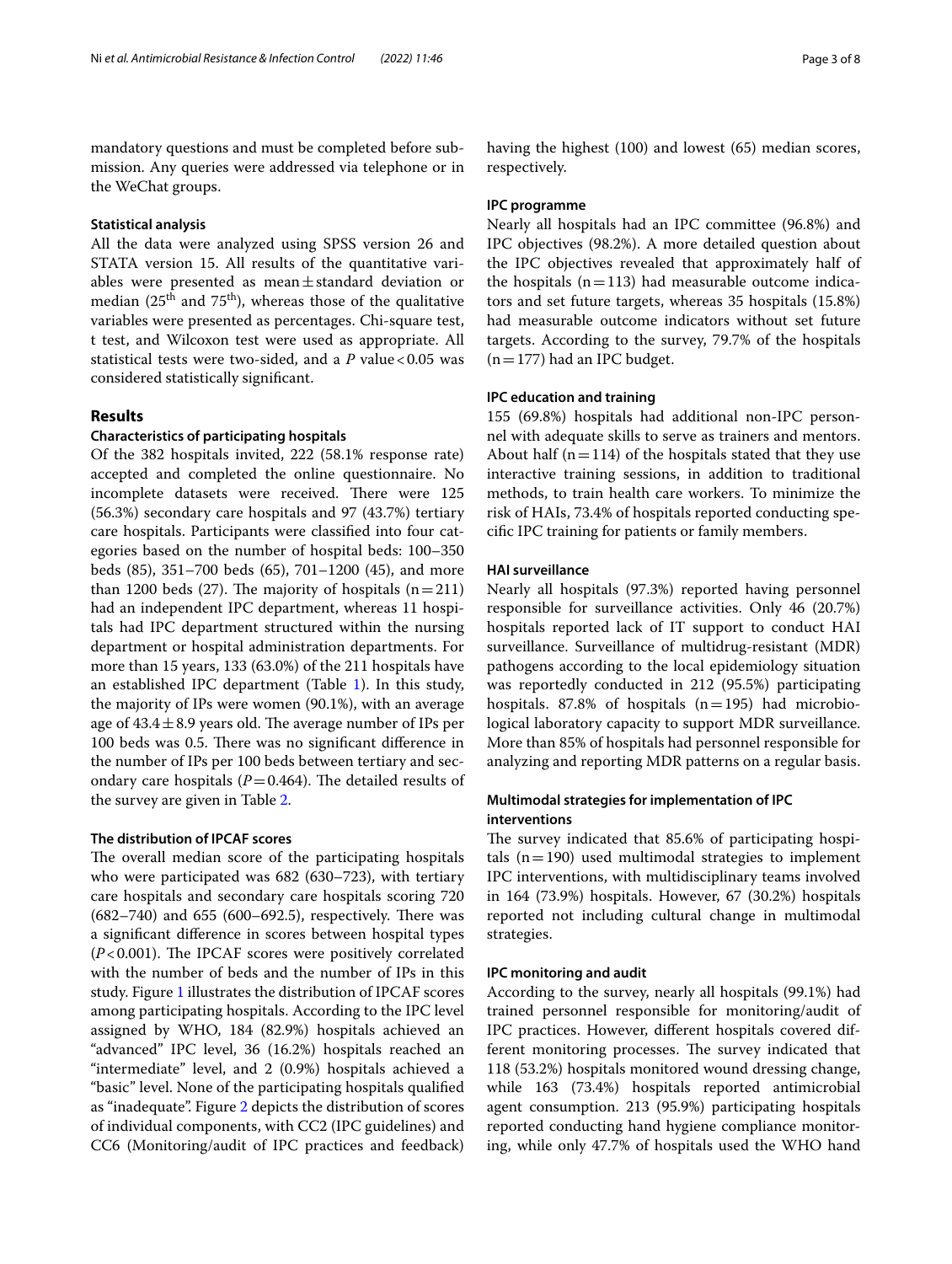|                                                   | Number (%) | <b>IPCAF</b> score<br>Median (IQR) |
|---------------------------------------------------|------------|------------------------------------|
| Hospital type                                     |            |                                    |
| Secondary care                                    | 125 (56.3) | 655 (600-692.5)                    |
| Tertiary care                                     | 97 (43.7)  | 720 (682-740)                      |
| Region                                            |            |                                    |
| Hangzhou                                          | 34 (15.3)  | 686 (615-730.5)                    |
| Ningbo                                            | 38 (17.1)  | 682.5 (642.5-718)                  |
| Wenzhou                                           | 19(8.6)    | 632.5 (592.5-720)                  |
| Shaoxing                                          | 21(9.5)    | 705 (632.5-722.5)                  |
| Huzhou                                            | 13(5.9)    | 692.5 (636-731)                    |
| Jiaxing                                           | 16(7.2)    | 712.5 (645.5-738)                  |
| Jinhua                                            | 27(12.2)   | 681 (605-737.5)                    |
| Quzhou                                            | 10(4.5)    | 695 (687.5-731)                    |
| Taizhou                                           | 19(8.6)    | 657.5 (600-727.5)                  |
| Lishui                                            | 17(7.7)    | 657.5 (624-681)                    |
| Zhoushan                                          | 8(3.6)     | 650 (549-686)                      |
| Hospital size                                     |            |                                    |
| 100-350 beds                                      | 85 (38.3)  | 645 (594-686)                      |
| 351-700 beds                                      | 65 (29.3)  | 681 (619-721)                      |
| 701-100 beds                                      | 31 (14.0)  | 697.5 (665-735)                    |
| $\geq$ 1001 beds                                  | 41 (18.5)  | 730 (710-755)                      |
| Independent IPC department                        |            |                                    |
| Yes                                               | 211 (95.0) | 685 (632.5-725)                    |
| <b>No</b>                                         | 11(5.0)    | 572.5 (532.5-645)                  |
| Establishing date of IPC department ( $n = 211$ ) |            |                                    |
| $<$ 5 years                                       | 19 (9.0)   | 642.5 (587.5-692.5)                |
| $5-15$ years                                      | 59 (28.0)  | 665 (607.5-705)                    |
| 16-30 years                                       | 123 (58.3) | 697.5 (657.5-730)                  |
| $\geq$ 31 years                                   | 10(4.7)    | 720 (650-737)                      |
| Number of infection preventionists                |            |                                    |
| $0 - 2$                                           | 112 (50.5) | 645 (587.5 - 684.5)                |
| $3 - 5$                                           | 86 (38.7)  | 710 (667-732.5)                    |
| $\geq 6$                                          | 24 (10.8)  | 734 (720-757)                      |

<span id="page-3-0"></span>**Table 1** General characteristics of 222 participating hospitals in the study

*IPCAF* infection prevention and control assessment framework, *IPC* Infection prevention and control, *IQR* interquartile range

hygiene survey on a regular basis. Almost all hospitals  $(n=219)$  indicated that they reported monitoring data at least annually. The majority of hospitals (78.8%) performed in a "blame-free" institutional culture for improving IPC practices, whereas only 23 (10.4%) hospitals reported assessing safety culture.

# **Workload, stafng and bed occupancy**

Most participating hospitals  $(n=190)$  reported having an assessment of staffing needs using national or international standards. 77% of hospitals reported that no extra beds were placed in the corridor. Nevertheless, less than half of the hospitals had adequate spacing of>1 m between patient beds in all departments. Detailed survey results are presented in the online supplement of this article (Additional fle [1](#page-6-13)).

## **Discussion**

This survey provided a comprehensive analysis of IPC implementation in Eastern China. Overall, the participating hospitals had a median score of 682, which corresponded to an "advanced" IPC level. These results are similar to those reported in developed countries, such as Germany and Austria. Noticeably, 25.6% (32/125) of the secondary care hospitals that participated were classifed as "intermediate" or "basic". Secondary care hospitals in IPC have limited human and material resources, making some core components difficult to implement. Our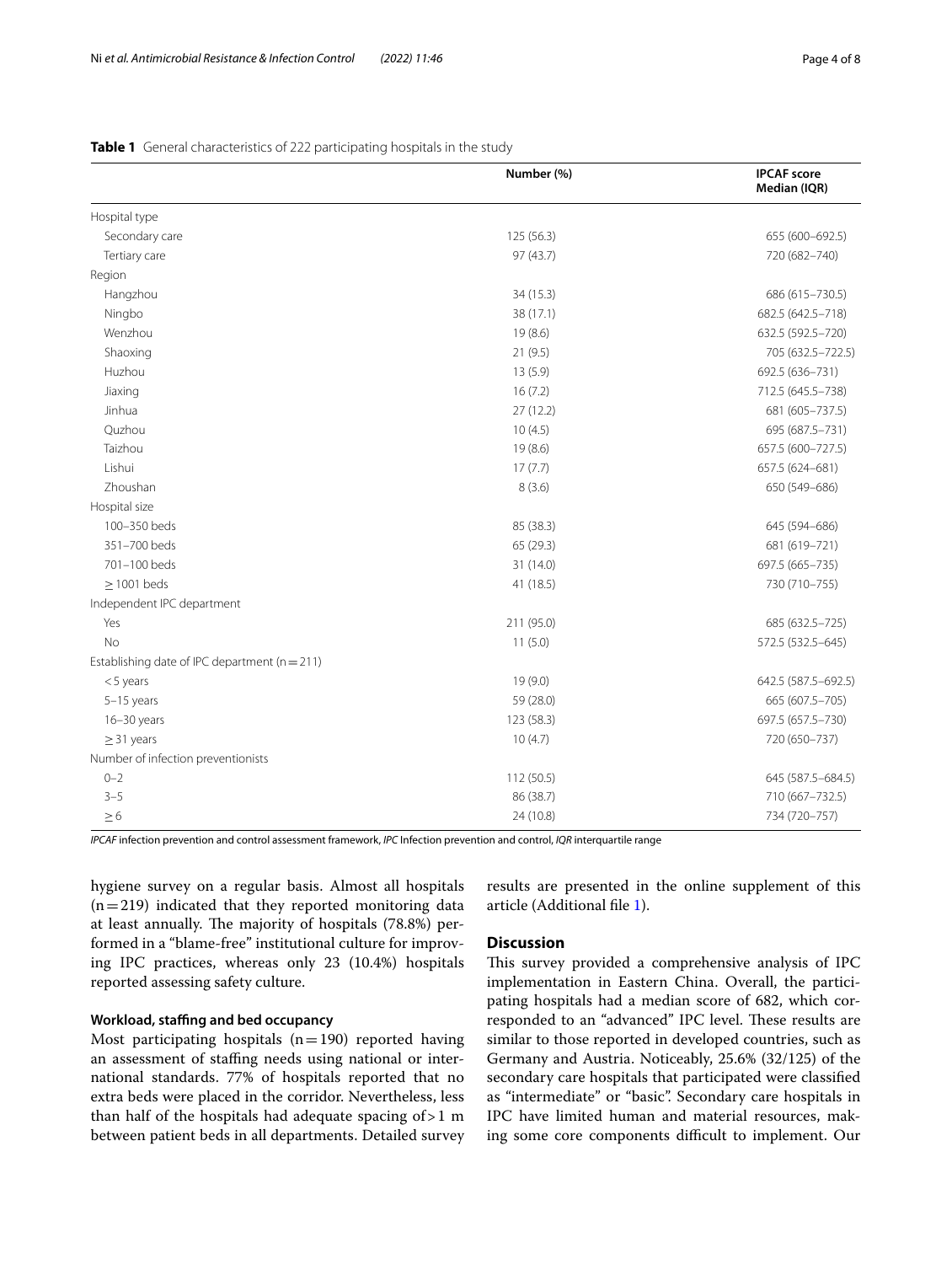<span id="page-4-0"></span>

|                                                | Total ( $n = 657$ ) | Tertiary care ( $n = 415$ ) | Secondary care ( $n = 242$ ) | P value <sup>a</sup> |
|------------------------------------------------|---------------------|-----------------------------|------------------------------|----------------------|
| Age (years)                                    |                     |                             |                              | 0.04 <sup>b</sup>    |
| $20 - 30$                                      | 59 (9.0)            | 39(9.4)                     | 20(8.3)                      |                      |
| $31 - 40$                                      | 189 (28.8)          | 131 (31.6)                  | 58 (24.0)                    |                      |
| $41 - 50$                                      | 256(39.0)           | 145 (34.9)                  | 111(45.9)                    |                      |
| >50                                            | 153(23.3)           | 100(24.1)                   | 53 (21.9)                    |                      |
| Gender                                         |                     |                             |                              | $< 0.001^{\rm b}$    |
| Male                                           | 65(9.9)             | 55 (13.3)                   | 10(4.1)                      |                      |
| Female                                         | 592 (90.1)          | 360 (86.7)                  | 232 (95.9)                   |                      |
| Education level                                |                     |                             |                              | < 0.001 <sup>b</sup> |
| Junior college and below                       | 72 (11.0)           | 38 (15.7)                   | 34 (14.0)                    |                      |
| Undergraduate                                  | 523 (79.6)          | 316(76.1)                   | 207(85.5)                    |                      |
| Postgraduate and above                         | 62(9.4)             | 61(25.2)                    | 1(0.4)                       |                      |
| Background                                     |                     |                             |                              | < 0.001 <sup>b</sup> |
| Nursing                                        | 478 (72.8)          | 261 (62.9)                  | 217 (89.7)                   |                      |
| Public health                                  | 59 (9.0)            | 54 (13.0)                   | 5(2.1)                       |                      |
| Internal medicine                              | 85 (12.9)           | 73 (17.6)                   | 12(5.0)                      |                      |
| Laboratory medicine                            | 19(2.9)             | 13(3.1)                     | 6(2.5)                       |                      |
| Other                                          | 16(2.4)             | 14(3.4)                     | 2(0.8)                       |                      |
| Number of infection preventionists/100<br>beds | 0.5                 | 0.4                         | 0.5                          | $0.464^c$            |

<sup>a</sup> Comparing tertiary care hospitals and secondary care hospitals

<sup>b</sup> Chi-square test

<sup>c</sup> T test



<span id="page-4-1"></span>results are consistent with the aforementioned phenomenon. Therefore, we should pay more attention to IPC practices in secondary care hospitals, especially IPC programme and multimodal strategies for implementation of IPC interventions.

Nosocomial infection management has been practiced in China since 1896. Over the last 30 years, IPC has made remarkable achievements in regulations and policies,



<span id="page-4-2"></span>particularly in the aftermath of SARS and COVID-19 pandemics [\[15,](#page-6-14) [16\]](#page-6-15). A median score of 85 to 100 indicated that IPC programs and guidelines are widely established in China. In this study, 96.8% of hospitals reported having an IPC committee, and three-quarters had an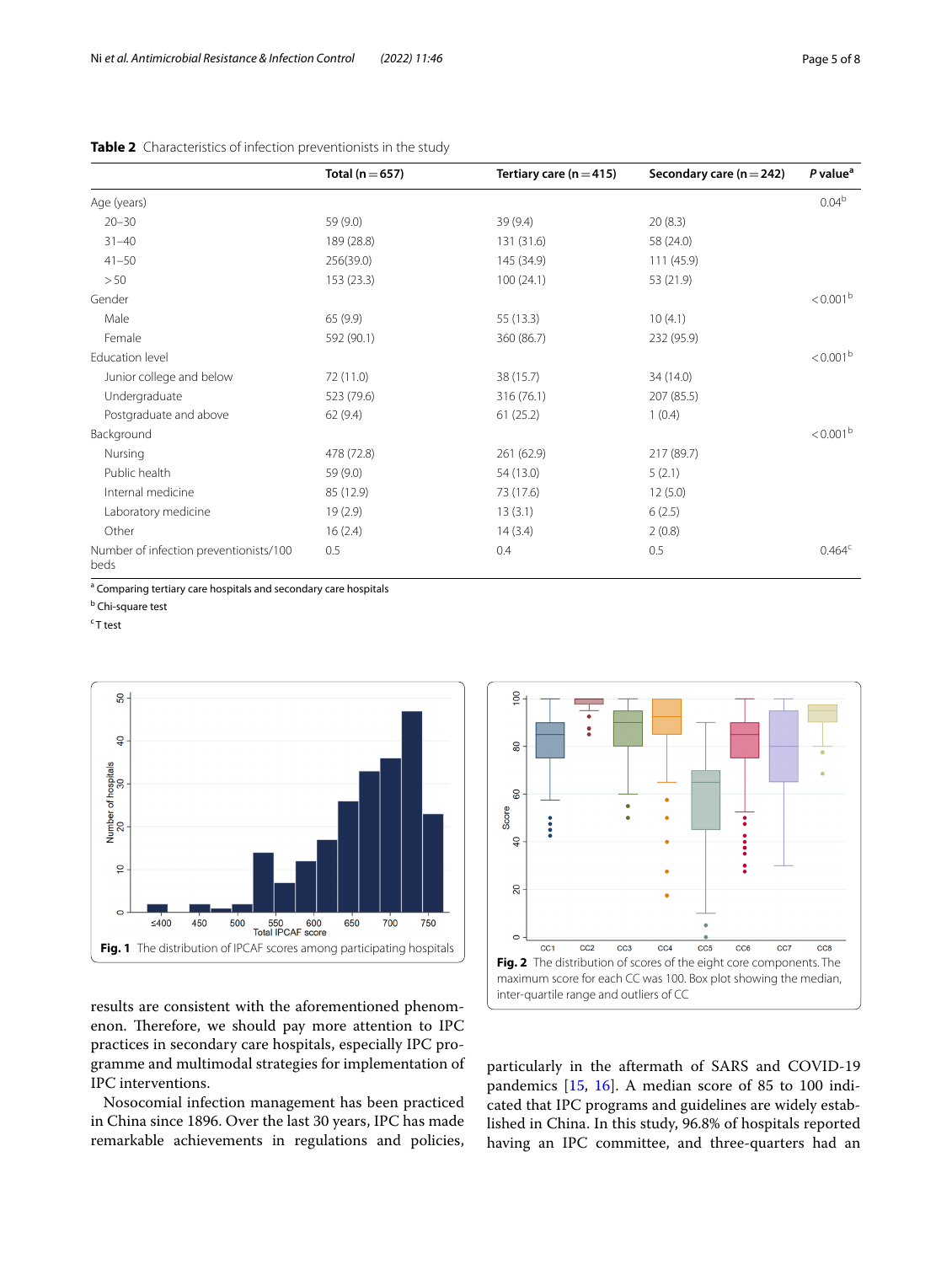allocated budget, both of which were slightly higher than previously reported levels in a systematic review [\[17](#page-6-16)]. This is partially explained by the widespread use of electronic HAI surveillance and IPC activities in the participating hospitals. However, further research is required to evaluate the impact of the allocated budget on IPC implementation. There are many national IPC documents, most of which are mandatory in China. Thus, it is not surprising that participating hospitals had such high scores on CC2 (IPC guidelines).

The authors of a 2017 systematic review and expert consensus recommended a ratio of one full-time or equivalent IP per 250 beds [[5\]](#page-6-4). During the COVID-19 pandemic, the National Health Commission of China recommended a ratio of one full-time IP for every 150– 200 beds, two IPs for less than 100 beds, and four IPs for 100–500 beds [[18\]](#page-6-17). In our study, the average number of IPs per 100 beds was 0.5, which is lower than 1.2 in American hospitals and 0.8 in Canadian hospitals [\[19](#page-6-18),  $20$ ]. There is still a significant disparity between the current stafng levels and national standards, which may be attributed to a lack of commitment by hospital leaders to infection control. Moreover, health care workers may be reluctant to work full-time on IPC due to limited career tracks and low salaries.

Infection control is a dynamic and evolving discipline. Orientation of new employees and continuous IPC education and training for healthcare workers (HCWs) are vital in hospitals. Although HCWs are aware of the risk of the transmission of infection, compliance with standard precautions was unsatisfactory  $[21]$  $[21]$ . Therefore, a multifaceted approach to educate HCWs regarding compliance with standard precautions is recommended. Only about half of the participating hospitals reported using simulation-based training, an evidence-based approach that has been shown to improve hand hygiene compliance and lower HAIs, to educate their HCWs and other personnel. Additionally, our results indicated that patients and family members received less IPC training than HCWs. To prevent the transmission of HAIs and improve care quality, recommendations such as hand hygiene, couth etiquette and other IPC that can be shared with the patients to minimize the risk of HAIs were made to empower patients and family members in infection control aspects [[22,](#page-6-21) [23](#page-6-22)]. Additional studies are needed to assess patient education on infection control measures to develop a validated intervention program.

Surveillance and feedback of surveillance data to frontline HCWs and other stakeholders have been a cornerstone in IPC program improvement. Almost all hospitals reported conducting HAI surveillance, because annual prevalence investigations on HAIs are mandatory in Mainland China. In 2017, the CHINET surveillance reported that the prevalence of methicillin-resistant *S. aureus* was 37.3%, and the prevalence of vancomycinresistant enterococci was  $2.0\%$  [[24](#page-6-23)]. These numbers are alarming, and IPC should be empowered to prevent cross-transmission of multidrug-resistant microorganisms in hospitals.

Assessment of safety culture is still in its infancy among acute care hospitals in China. In our study, only 10.4% of the participating hospitals assessed safety cultural factors. Although the importance of adhering to IPC recommendations has been highlighted, adoption remains suboptimal in hospitals [[25\]](#page-6-24). Safety culture is recognized as a critical factor in improving IPC performance and reducing HAIs [\[26,](#page-7-0) [27\]](#page-7-1). It is recommended that hospitals and care units should regularly assess safety culture using the validated tools and identify areas for improvement.

Our study had certain limitations. The hospitals participated in this study were secondary and tertiary care hospitals, which have more resources for IPC implementation than primary care hospitals. Thus, the IPCAF results can only be extrapolated cautiously to secondary or above care hospitals, but cannot represent the situation of Chinese acute care facilities as a whole. Although there are many Chinese footnotes and explanations provided, some terminology of IPCAF may difficult to understand. The respondents have different educational level, background and work experience, which may lead to false reporting. Furthermore, with a response rate of 58.1%, reporting bias may be present because the results were dependent on hospitals that were interested in participating in this survey. Since this study was conducted during the COVID-19 pandemic, the relatively low response rate may be due to the busy work of IPs and unwillingness to share defciencies. Notwithstanding these limitations, this study had numerous strengths. This is the first study to use IPCAF to evaluate the current situation of IPC resources and practices in China, which contributes to understand the gap between domestic and international IPC standards. The results highlighted that the IPCAF scores were positively correlated with hospital levels, the number of hospital beds and the number of IPs.

### **Conclusion**

Overall, IPC structures are at a relatively high level in acute care hospitals in China. The identified potential areas for improvement were similar to those identifed in developed countries, particularly regarding multimodal strategies for implementation and safety culture construction. Meanwhile, the Chinese government should pay more attention to IPC resources and practices among secondary care hospitals.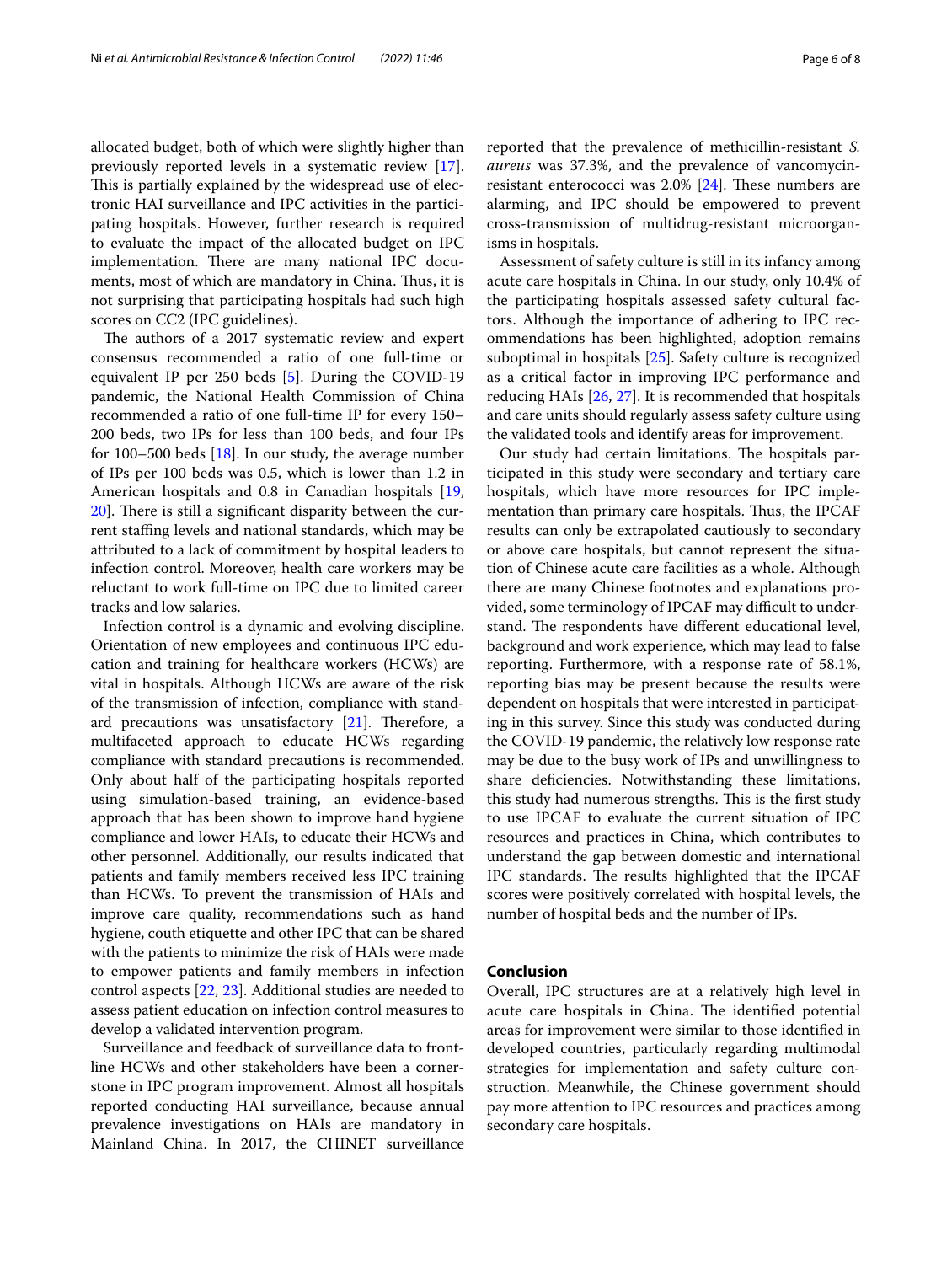#### **Abbreviations**

HAIs: Healthcare-associated infections; WHO: World health organization; IPC: Infection prevention and control; COVID-19: Coronavirus disease 2019; IPCAF: Infection prevention and control assessment framework; CC: Core component; NICQI: Nosocomial infection control and quality improvement; HCW: Healthcare worker.

# **Supplementary Information**

The online version contains supplementary material available at [https://doi.](https://doi.org/10.1186/s13756-022-01087-x) [org/10.1186/s13756-022-01087-x.](https://doi.org/10.1186/s13756-022-01087-x)

<span id="page-6-13"></span>**Additional fle 1**. Results of the Infection Prevention and Control Assessment Framework in 222 participating hospitals.

#### **Acknowledgements**

We would like to thank all participating hospitals in the study.

#### **Authors' contributions**

NK and LQ contributed to design, data collection and drafted the manuscript. NK, JD, WZ and SL contributed to data collection and analysis. JD and LQ critically revised the manuscript. All authors read and approved the fnal manuscript.

#### **Funding**

This study was not funded.

#### **Availability of data and materials**

The datasets in the study are available from the corresponding author on reasonable request.

### **Declarations**

#### **Ethics approval and consent to participate**

The study was received human research ethics approval from the Ethic Committee of the Second Afliated Hospital of Zhejiang University School of Medicine (No. 2021-0693).

#### **Consent for publication**

Not applicable.

#### **Competing interests**

The authors declare that they have no competing interests.

#### **Author details**

<sup>1</sup> Department of Infection Control, Second Affiliated Hospital of Zhejiang University School of Medicine, Hangzhou, Zhejiang 310009, China. <sup>2</sup>Zhejiang Nosocomial Infection Control and Quality Improvement Center, Hangzhou, Zhejiang 310009, China.

Received: 15 November 2021 Accepted: 23 February 2022

#### **References**

- <span id="page-6-0"></span>1. Ling ML, Apisarnthanarak A, Madriaga G. The Burden of healthcareassociated infections in southeast asia: a systematic literature review and meta-analysis. Clin Infect Dis. 2015;60(11):1690–9.
- <span id="page-6-1"></span>2. Magill SS, Edwards JR, Bamberg W, et al. Multistate point-prevalence survey of health care-associated infections. N Engl J Med. 2014;370(13):1198–208.
- <span id="page-6-2"></span>3. Allegranzi B, Bagheri Nejad S, Combescure C, et al. Burden of endemic health-care-associated infection in developing countries: systematic review and meta-analysis. Lancet. 2011;377(9761):228–41.
- <span id="page-6-3"></span>4. Wang J, Liu F, Tartari E, et al. The prevalence of healthcare-associated infections in Mainland China: a systematic review and meta-analysis. Infect Control Hosp Epidemiol. 2018;39(6):701–9.
- <span id="page-6-4"></span>5. Storr J, Twyman A, Zingg W, et al. Core components for efective infection prevention and control programmes: new WHO evidence-based recommendations. Antimicrob Resist Infect Control. 2017;6:6.
- 6. Zingg W, Holmes A, Dettenkofer M, et al. Hospital organisation, management, and structure for prevention of health-care-associated infection: a systematic review and expert consensus. Lancet Infect Dis. 2015;15(2):212–24.
- <span id="page-6-5"></span>7. Price L, MacDonald J, Melone L, et al. Efectiveness of national and subnational infection prevention and control interventions in high-income and upper-middle-income countries: a systematic review. Lancet Infect Dis. 2018;18(5):e159–71.
- <span id="page-6-6"></span>8. National Health Commission of the People's Republic of China. Accreditation regulation of control and prevention of healthcare-associated infection in hospital (WS/T 592–2018) (in Chinese). 2018. Available at: [http://](http://www.nhc.gov.cn/ewebeditor/uploadfile/2018/07/20180704110058122.pdf) [www.nhc.gov.cn/ewebeditor/uploadfle/2018/07/20180704110058122.](http://www.nhc.gov.cn/ewebeditor/uploadfile/2018/07/20180704110058122.pdf) [pdf.](http://www.nhc.gov.cn/ewebeditor/uploadfile/2018/07/20180704110058122.pdf) Accessed 10 April 2021.
- <span id="page-6-7"></span>9. WHO. Infection prevention and control assessment framework: World Health Organization. 2018. Available at: [https://www.who.int/publicatio](https://www.who.int/publications/i/item/WHO-HIS-SDS-2018.9) [ns/i/item/WHO-HIS-SDS-2018.9.](https://www.who.int/publications/i/item/WHO-HIS-SDS-2018.9) Accessed 10 April 2021.
- <span id="page-6-8"></span>10. Tomczyk S, Aghdassi S, Storr J, et al. Testing of the WHO Infection Prevention and Control Assessment Framework at acute healthcare facility level. J Hosp Infect. 2020;105(1):83–90.
- <span id="page-6-9"></span>11. Aghdassi SJS, Hansen S, Bischoff P, Behnke M, Gastmeier P. A national survey on the implementation of key infection prevention and control structures in German hospitals: results from 736 hospitals conducting the WHO Infection Prevention and Control Assessment Framework (IPCAF). Antimicrob Resist Infect Control. 2019;8:73.
- <span id="page-6-10"></span>12. Aghdassi SJS, Grisold A, Wechsler-Fordos A, et al. Evaluating infection prevention and control programs in Austrian acute care hospitals using the WHO Infection Prevention and Control Assessment Framework. Antimicrob Resist Infect Control. 2020;9(1):92.
- <span id="page-6-11"></span>13. Smathers SA, Sammons JS. A strategy for expanding infection prevention resources to support organizational growth. Am J Infect Control. 2020;48(9):975–81.
- <span id="page-6-12"></span>14. Reese SM, Gilmartin H, Smathers S. Challenges and opportunities in recruiting, hiring and training infection preventionists across facility settings. Am J Infect Control. 2021;49(8):973–7.
- <span id="page-6-14"></span>15. Liu SD, Li CH, Li LY, Hou TY, et al. Development of healthcareassociated infection management organizations in China in the past 30 years (in Chinese). Chin J Infect Control. 2016;15:648–53.
- <span id="page-6-15"></span>16. Cheng ZJ, Zhan Z, Xue M, et al. Public Health Measures and the Control of COVID-19 in China. Clin Rev Allergy Immunol. 2021;1–16.
- <span id="page-6-16"></span>17. Wang J, Liu F, Tan JBX, Harbarth S, et al. Implementation of infection prevention and control in acute care hospitals in Mainland China systematic review. Antimicrob Resist Infect Control. 2019;8:32.
- <span id="page-6-17"></span>18. National Health Commission of the People's Republic of China. Notice on further strengthening the related work of the management of infection control personnel in medical institutions (in Chinese). 2021. Available at: [http://www.gov.cn/xinwen/2021-08/10/content\\_5630496.htm.](http://www.gov.cn/xinwen/2021-08/10/content_5630496.htm) Accessed 15 October 2021.
- <span id="page-6-18"></span>19. Stone PW, Pogorzelska-Maziarz M, Herzig CT, et al. State of infection prevention in US hospitals enrolled in the National Health and Safety Network. Am J Infect Control. 2014;42(2):94–9.
- <span id="page-6-19"></span>20. Zoutman DE, Ford BD. A comparison of infection control program resources, activities, and antibiotic resistant organism rates in Canadian acute care hospitals in 1999 and 2005: pre- and post-severe acute respiratory syndrome. Am J Infect Control. 2008;36(10):711–7.
- <span id="page-6-20"></span>21. Hessels AJ, Genovese-Schek V, Agarwal M, Wurmser T, Larson EL. Relationship between patient safety climate and adherence to standard precautions. Am J Infect Control. 2016;44(10):1128–32.
- <span id="page-6-21"></span>22. Hammoud S, Amer F, Lohner S, Kocsis B. Patient education on infection control: a systematic review. Am J Infect Control. 2020;48(12):1506–15.
- <span id="page-6-22"></span>23. Seale H, Chughtai AA, Kaur R, et al. Ask, speak up, and be proactive: empowering patient infection control to prevent health care-acquired infections. Am J Infect Control. 2015;43(5):447–53.
- <span id="page-6-23"></span>24. Hu F, Zhu D, Wang F, Wang M. Current Status and Trends of Antibacterial Resistance in China. Clin Infect Dis. 2018;67(suppl\_2): S128-S34.
- <span id="page-6-24"></span>25. Dube E, Lorcy A, Audy N, et al. Adoption of infection prevention and control practices by healthcare workers in Quebec: A qualitative study. Infect Control Hosp Epidemiol. 2019;40(12):1361–6.